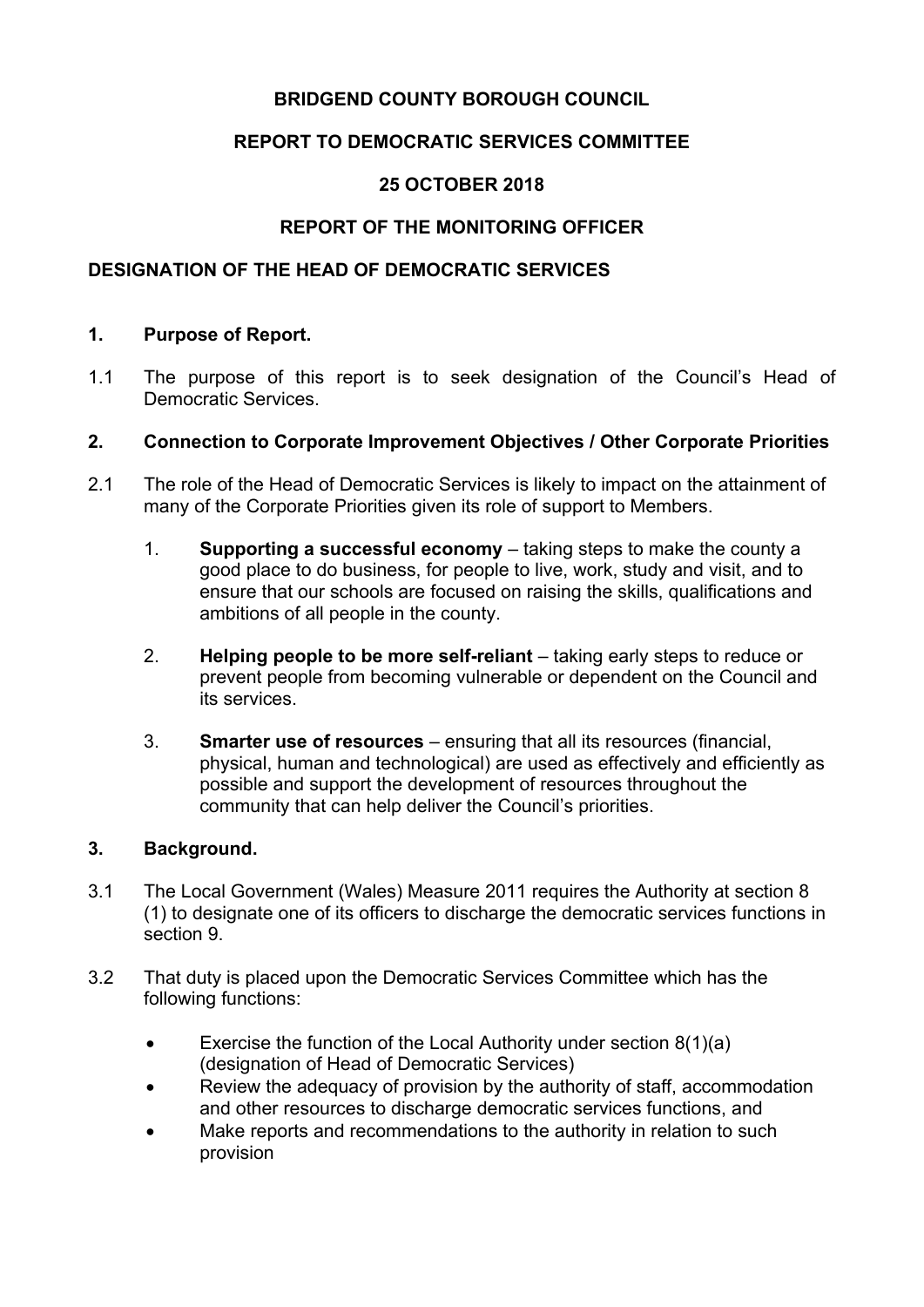- 3.3 The democratic services functions are held by the officer rather than the Committee under the provisions of the Measure (sections 8 & 9) these are;-
	- (1) The functions of the head of democratic services are—
		- (a) To provide support and advice to the authority in relation to its meetings, subject to subsection (2);
		- (b) To provide support and advice to committees of the authority (other than the committees mentioned in paragraph (e)) and the members of those committees, subject to subsection (2);
		- (c) To provide support and advice to any joint committee which a local authority is responsible for organising and the members of that committee, subject to subsection (2);
		- (d) To promote the role of the authority's overview and scrutiny committee or committees;
		- (e) To provide support and advice to—
			- (i) The authority's overview and scrutiny committee or committees and the members of that committee or those committees, and
			- (ii) the authority's democratic services committee and the members of that committee;
		- (f) to provide support and advice in relation to the functions of the authority's overview and scrutiny committee or committees to each of the following—
			- (i) Members of the authority;
			- (ii) Members of the executive of the authority;
			- (iii) Officers of the authority;
		- (g) To provide support and advice to each member of the authority in carrying out the role of member of the authority, subject to subsection (3);
		- (h) To make reports and recommendations in respect of any of the following—
			- (i) The number and grades of staff required to discharge democratic services functions;
			- (ii) The appointment of staff to discharge democratic services functions;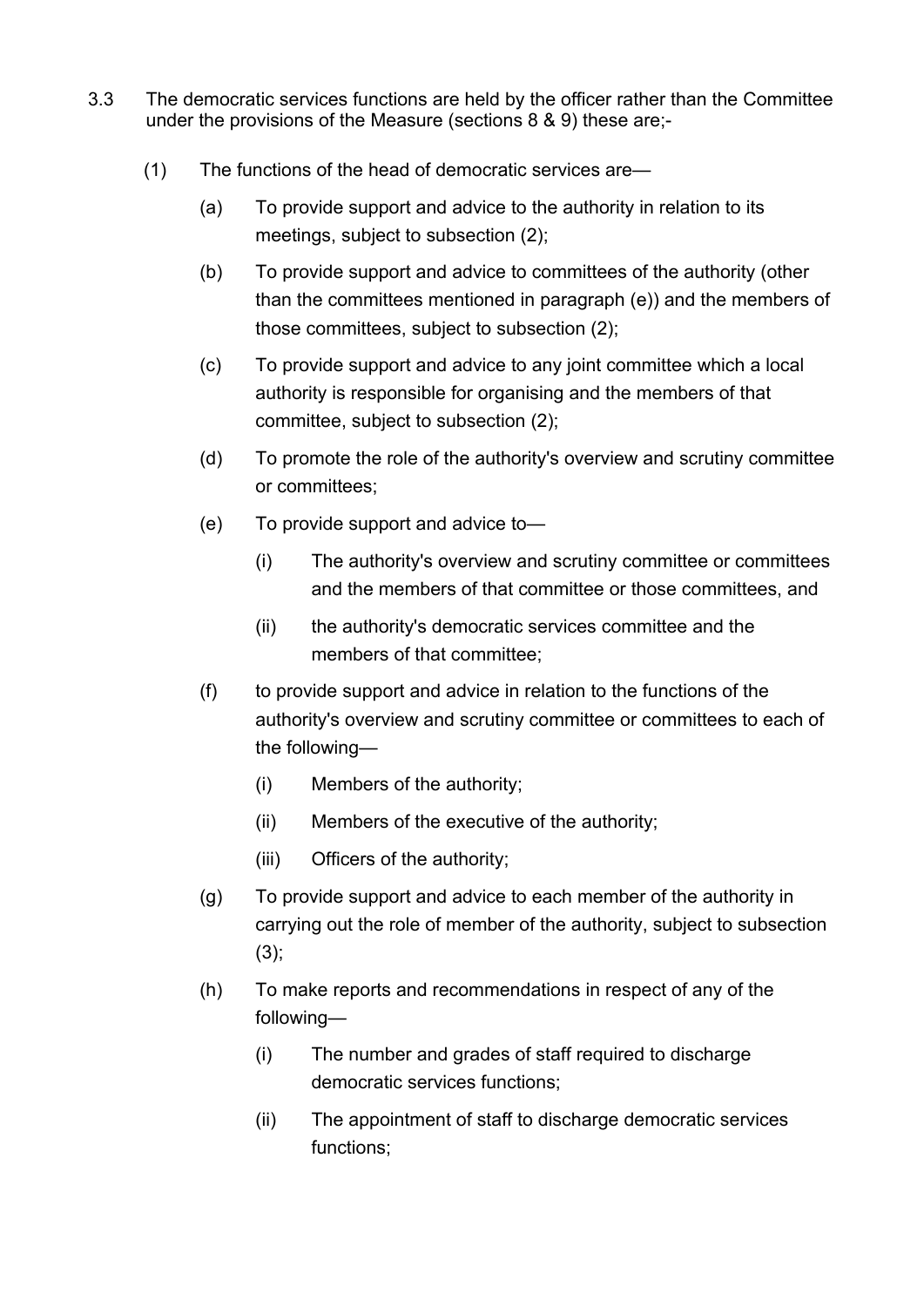- (iii) The organisation and proper management of staff discharging democratic services functions;
- (iv) Such other functions as may be prescribed.
- 3.4 The Committee has an important role in support of the Head of Democratic Services and in advising particularly in relation to the support for Members.

## **4. Current situation / proposal.**

- 4.1 The current Head of Democratic Services has resigned. Currently the post of Head of Democratic Services is designated as the statutory Head of Democratic Services for the purposes of the Local Government (Wales) Measure 2011. The Committee is requested to note that the person designated as Head of Democratic Services cannot be the Head of Paid Service, the Section 151 Officer or the Monitoring **Officer**
- 4.2 In order to satisfy the statutory requirements it is proposed that the designation of the Head of Democratic Services is changed on an interim basis. It is recommended that the post of Principal Lawyer be designated as the Interim Statutory Head of Democratic Services with immediate effect.
- 4.3 The guidance from Welsh Government is that the appointment of a Head of Democratic Services should not impose an additional expense upon the Authority. Equally, in common with other authorities in Wales the appointment combines duties of support for all Members of the Authority including the Mayor.

### **5. Effect upon Policy Framework& Procedure Rules.**

5.1 There is no effect on the effect upon policy framework & procedure rules.

### **6. Equality Impact Assessment**

6.1 There are no equality implications in this report.

## **7. Well-being of Future Generations (Wales) Act 2015 Implications**

- 7.1 The Act provides the basis for driving a different kind of public service in Wales, with 5 ways of working to guide how public services should work to deliver for people. The following is a summary to show how the 5 ways of working to achieve the well-being goals have been used to formulate the recommendations within this report:
	- Long-term The designation of the Head of Democratic Services will assist in the long term support provided to Elected Members.
	- Prevention The designation of the Head of Democratic Services will ensure that the intentions of the Local Government (Wales) Measure 2011 are met and that all Elected